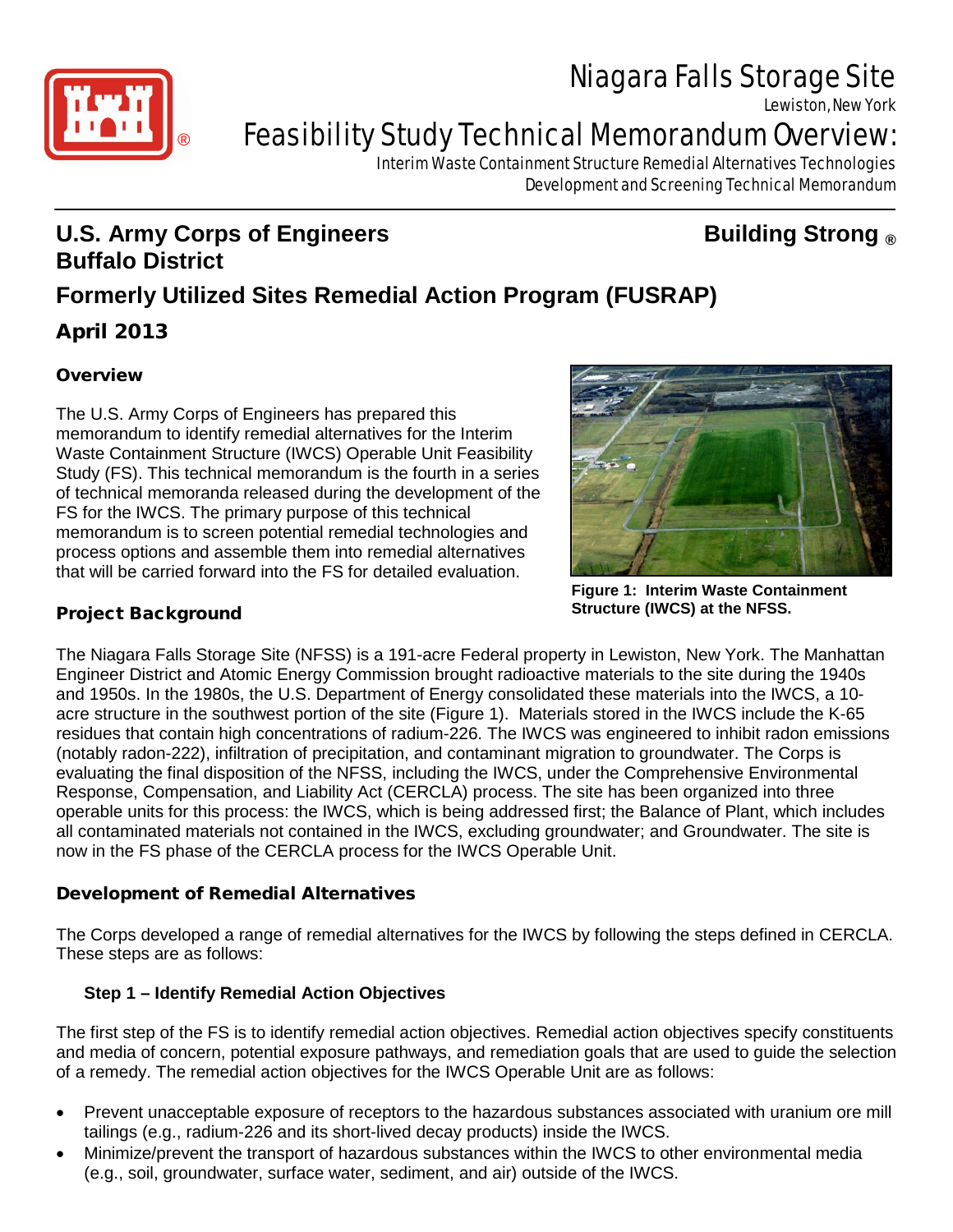• During implementation of the remedial alternatives(s), minimize/prevent releases and other impacts that could adversely affect human health and the environment, including ecological receptors.

#### **Step 2 - Development of General Response Actions**

General Response Actions (GRAs) are defined as broad response actions that satisfy the remedial action objectives for the IWCS materials. GRAs include several remedial categories, such as containment, removal, disposal, and treatment. Individually, GRAs may meet the remedial action objectives; however, they also can be grouped together to form alternatives that have the potential to meet remedial action objectives. GRAs that satisfy the remedial action objectives for the IWCS Operable Unit are retained and appropriate remedial technology types and process options that are capable of addressing the contaminated media are organized under each GRA. The GRAs for the IWCS Operable Unit include the following:

- Land-use controls
- **Containment**
- Removal
- **Demolition**
- **Treatment**
- Disposal

#### **Step 3 – Identify and Perform Initial Screening of Technologies and Process Options**

For each general response action, technologies and process options were identified and initially screened for technical implementability, which considers compatibility with site contaminants and other site characteristics, as well as implementation on a large scale. An example of a technology and process option for each GRA determined to be technically implementable is as follows:

- Land-use controls institutional controls
- Containment engineered caps
- Removal mechanical removal
- Demolition mechanical demolition
- Treatment solidification
- Disposal off-site disposal facility

#### **Step 4 – Screen Technologies and Process Options for Effectiveness, Implementability, and Cost**

Each of the technically implementable remedial technologies and process options retained from the initial screening was qualitatively evaluated based on effectiveness, implementability, and cost. This evaluation resulted in a ranking of high, moderate, or low for each criterion. Those technology and process options that have demonstrated effectiveness in treating contaminants similar to those contained in the IWCS are rated high or moderate for effectiveness, while those options that do not provide adequate protection of human health and the environment are rated as low for effectiveness. Implementability assesses factors such as the ability to construct and operate the technology; the availability and capacity of treatment, storage, and disposal services; and the ease of undertaking additional steps that may be required to implement a technology such as pre-treatment or management of residual wastes. Process options that are infeasible are rated as low for implementability. Costs for each technology are rated qualitatively on the basis of engineering judgment and relative to the other process options in the same technology type.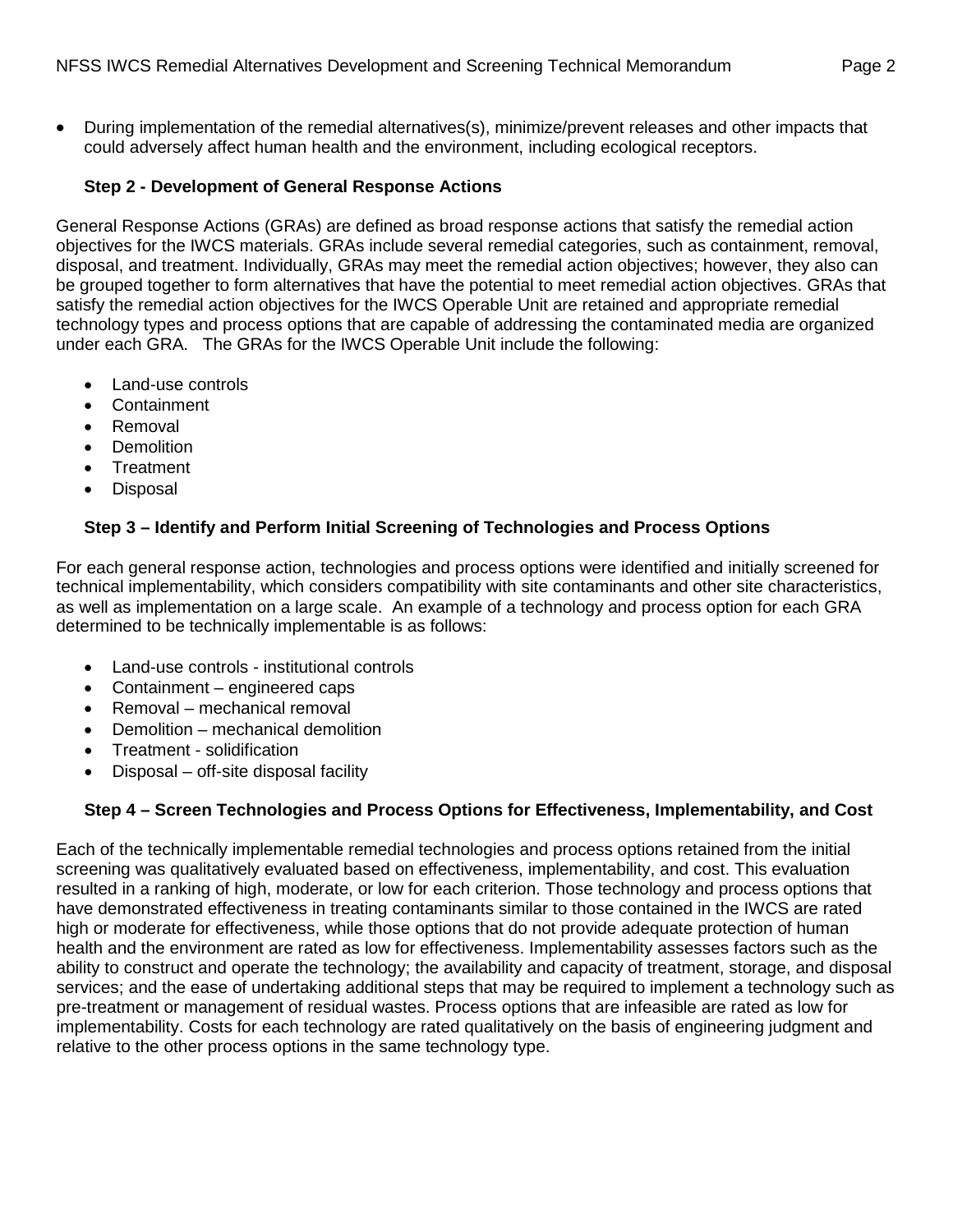### **Step 5 – Identify Remedial Alternatives**

The retained remedial technologies and process options were combined to develop the following remedial alternatives for the IWCS:

- Complete Removal
- Partial Removal with off-site disposal and enhanced containment for remaining materials
- Enhanced Containment of the entire IWCS
- $\bullet$  No Action (Required<sup>[1](#page-2-0)</sup>)

## Next Steps

The Corps is currently developing the final technical memorandum entitled *Applicable or Relevant and Appropriate Requirements for the IWCS Operable Unit*. This document is currently scheduled for release by the end of summer/early fall of this calendar year. The Corps will follow its standard practice of holding a public workshop to discuss this technical memorandum after public release. Results from this technical memorandum will provide one of the key CERCLA criteria for evaluating the identified remedial alterantives.

The remedial alternatives developed in the *Interim Waste Containment Structure Remedial Alternatives Technologies Development and Screening Technical Memorandum* will undergo a detailed evaluation in the FS and a comparative analysis by evaluating each alternative against the seven criteria from CERCLA as follows:

- 1. Overall protection of human health and the environment
- 2. Compliance with applicable or relevant and appropriate requirements
- 3. Long-term effectiveness and permanence
- 4. Short-term effectiveness
- 5. Reduction of toxicity, mobility, or volume through treatment
- 6. Implementability
- 7. Cost

The IWCS FS is currently scheduled for release in the fall of 2014. The results of the detailed analysis within the FS will provide the basis for identifying the Corps' preferred remedial alternative and developing a Proposed Plan. The Proposed Plan will be released for review and comment. The final two CERCLA criteria (i.e., community and state acceptance) will be evaluated at this time. After consideration of public comments, a remedial alternative will be selected and documented in a Record of Decision. The remedial alternative selected may or may not be the preferred remedial alternative identified in the Proposed Plan.

# Public Input Regarding this Technical Memorandum

The Corps is preparing a number of technical memoranda that will be made available to the public prior to the release of the IWCS Operable Unit FS. The Corps encourages input from the public regarding the analyses and findings of each technical memorandum. Public response to this technical memorandum should be provided to the Corps by July 5, 2013, to be considered during the development of the FS. Responses to public comments on this technical memorandum will be made available on the project website. Input can be sent via e-mail to fusrap@usace.army.mil (please be sure to note "Remedial Alternatives Technical Memorandum" in the subject line) or mail your comments to the Environmental Project Management Team at the address noted on the next page.

<span id="page-2-0"></span> <sup>1</sup> In accordance with the National Oil and Hazardous Substances Pollution Contingency Plan [40 *Code of Federal Regulations* 300.430(3)(6)], the no action alternative must be evaluated as part of the FS process as a baseline for comparison to the other actions under consideration.